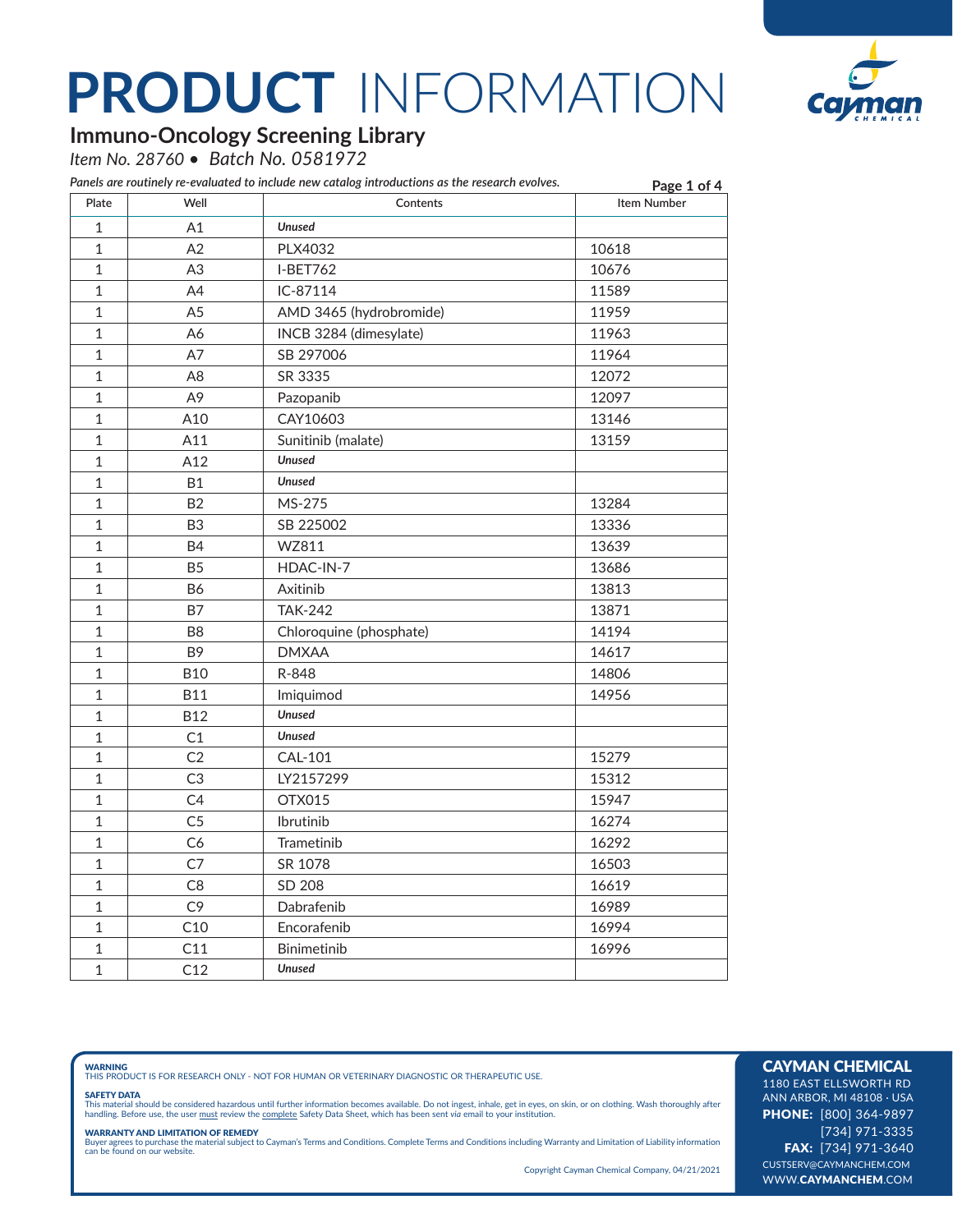

|              |                 |                              | Page 2 of 4 |
|--------------|-----------------|------------------------------|-------------|
| Plate        | Well            | Contents                     | Item Number |
| $\mathbf 1$  | D <sub>1</sub>  | <b>Unused</b>                |             |
| $\mathbf{1}$ | D <sub>2</sub>  | CGS 21680 (hydrochloride)    | 17126       |
| $\mathbf 1$  | D <sub>3</sub>  | RS 504393                    | 17330       |
| $\mathbf{1}$ | D <sub>4</sub>  | GSK2126458                   | 17377       |
| $\mathbf 1$  | D <sub>5</sub>  | GSK2269557                   | 17388       |
| $\mathbf{1}$ | D <sub>6</sub>  | MRS1706                      | 17417       |
| $\mathbf{1}$ | D7              | Defactinib                   | 17737       |
| $\mathbf{1}$ | D <sub>8</sub>  | Hydroxychloroquine (sulfate) | 17911       |
| $\mathbf{1}$ | D <sub>9</sub>  | Dyphylline                   | 17958       |
| $\mathbf 1$  | D <sub>10</sub> | AVL-292                      | 17993       |
| 1            | D11             | RS 102895 (hydrochloride)    | 18207       |
| $\mathbf{1}$ | D <sub>12</sub> | <b>Unused</b>                |             |
| $\mathbf{1}$ | E1              | <b>Unused</b>                |             |
| $\mathbf{1}$ | E2              | INCB024360 analog            | 18265       |
| $\mathbf{1}$ | E <sub>3</sub>  | Mocetinostat                 | 18287       |
| 1            | E4              | CGI1746                      | 18414       |
| $\mathbf{1}$ | E <sub>5</sub>  | <b>BX 471</b>                | 18503       |
| $\mathbf{1}$ | E6              | Doxofylline                  | 18746       |
| $\mathbf{1}$ | E7              | Regadenoson                  | 18814       |
| 1            | E <sub>8</sub>  | Gardiquimod                  | 18877       |
| $\mathbf{1}$ | E9              | PD-1/PD-L1 Inhibitor 2       | 19132       |
| 1            | E10             | Lenvatinib                   | 19375       |
| $\mathbf{1}$ | E11             | $IDO-IN-1$                   | 19402       |
| $\mathbf{1}$ | E12             | <b>Unused</b>                |             |
| 1            | F1              | <b>Unused</b>                |             |
| $\mathbf{1}$ | F <sub>2</sub>  | SR 0987                      | 19503       |
| $\mathbf{1}$ | F <sub>3</sub>  | Cobimetinib                  | 19563       |
| $\mathbf{1}$ | F4              | GS-9620                      | 19628       |
| 1            | F <sub>5</sub>  | Epacadostat                  | 19875       |
| 1            | F <sub>6</sub>  | Acalabrutinib                | 19899       |
| 1            | F7              | PD-1/PD-L1 Inhibitor 1       | 19914       |
| $\mathbf{1}$ | F <sub>8</sub>  | Vipadenant                   | 20239       |
| $\mathbf{1}$ | F <sub>9</sub>  | ZM 241385                    | 20447       |
| $\mathbf{1}$ | F10             | Ticlopidine (hydrochloride)  | 20770       |
| $\mathbf 1$  | F11             | Proxyphylline                | 20937       |
| $\mathbf{1}$ | F12             | <b>Unused</b>                |             |

### CAYMAN CHEMICAL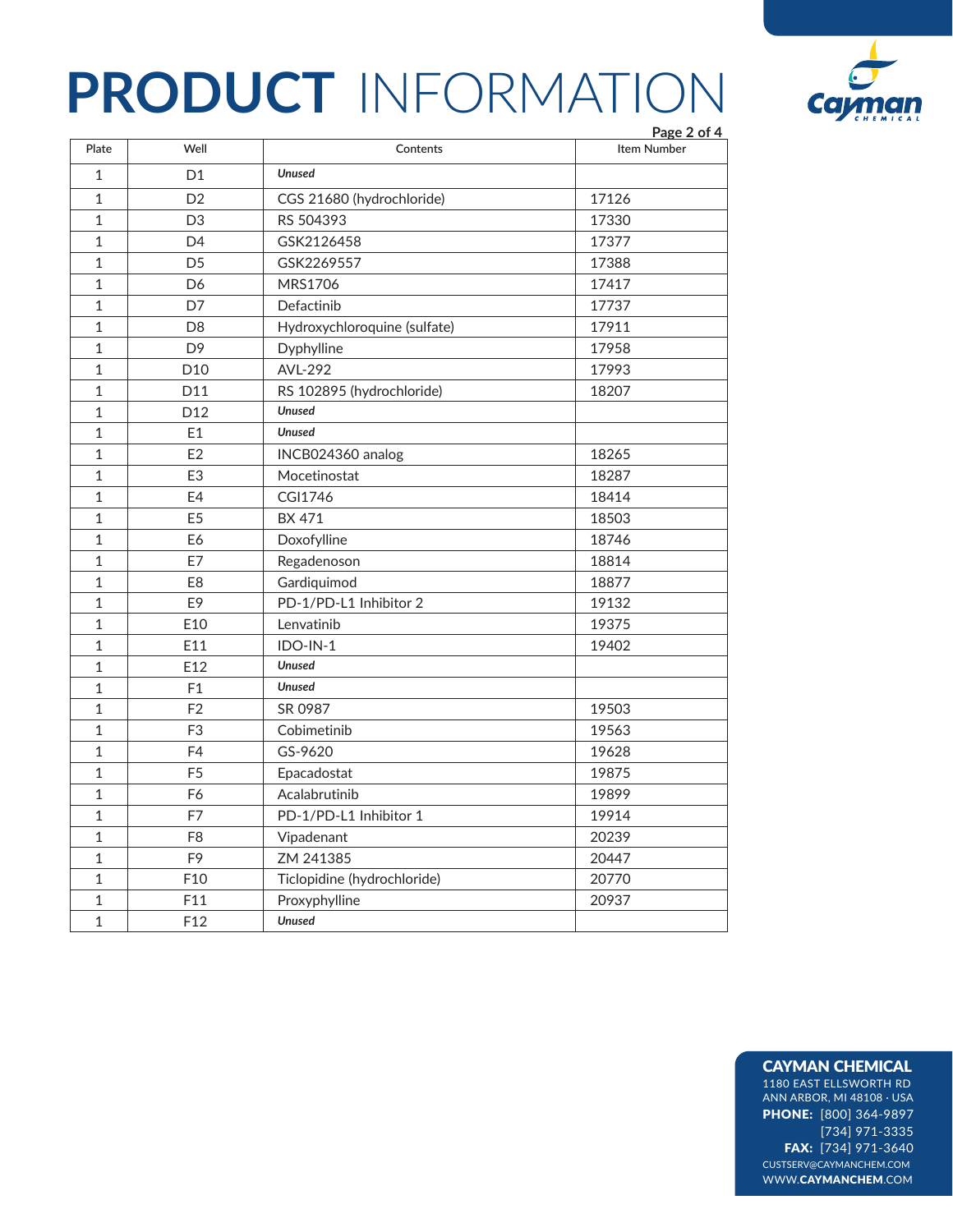

|                |                 |                                          | Page 3 of 4        |
|----------------|-----------------|------------------------------------------|--------------------|
| Plate          | Well            | Contents                                 | <b>Item Number</b> |
| $\mathbf{1}$   | G <sub>1</sub>  | <b>Unused</b>                            |                    |
| $\mathbf 1$    | G <sub>2</sub>  | GSK2981278                               | 20974              |
| $\mathbf{1}$   | G <sub>3</sub>  | Danirixin                                | 20980              |
| $\mathbf 1$    | G4              | 5'-N-Ethylcarboxamidoadenosine (hydrate) | 21420              |
| $\mathbf{1}$   | G <sub>5</sub>  | Reparixin (L-Lysine salt)                | 21492              |
| $\mathbf 1$    | G6              | (±)-NLG-919                              | 21509              |
| $\mathbf 1$    | G7              | Theobromine                              | 21745              |
| $\mathbf 1$    | G8              | MK-0812                                  | 21803              |
| $\mathbf 1$    | G9              | Sulfamethoxypyridazine                   | 21875              |
| $1\,$          | G10             | BEC (hydrochloride)                      | 22145              |
| $\mathbf 1$    | G11             | Preladenant                              | 22210              |
| $1\,$          | G12             | <b>Unused</b>                            |                    |
| $\mathbf 1$    | H1              | <b>Unused</b>                            |                    |
| $\mathbf 1$    | H <sub>2</sub>  | G10                                      | 22353              |
| $\mathbf 1$    | H <sub>3</sub>  | Istradefylline                           | 22958              |
| $\mathbf{1}$   | H4              | Vercirnon                                | 23131              |
| $\mathbf 1$    | H <sub>5</sub>  | Sulfamethizole                           | 23355              |
| $\mathbf{1}$   | H <sub>6</sub>  | <b>MSX-122</b>                           | 23426              |
| $\mathbf 1$    | H7              | Theophylline                             | 23760              |
| $\mathbf{1}$   | H <sub>8</sub>  | EOS200271                                | 25003              |
| $\mathbf{1}$   | H <sub>9</sub>  | <b>CPI-444</b>                           | 25024              |
| $\mathbf{1}$   | H <sub>10</sub> | Atractylenolide I                        | 25061              |
| $\mathbf{1}$   | H11             | Baohuoside I                             | 25062              |
| $\mathbf 1$    | H <sub>12</sub> | <b>Unused</b>                            |                    |
| $\overline{2}$ | A1              | <b>Unused</b>                            |                    |
| $\overline{2}$ | A2              | <b>CCCP</b>                              | 25458              |
| $\overline{2}$ | A3              | $H-151$                                  | 25857              |
| $\overline{2}$ | A4              | $C-176$                                  | 25859              |
| $\overline{2}$ | A <sub>5</sub>  | $C-178$                                  | 25860              |
| $\overline{2}$ | A6              | AZD 4635                                 | 26322              |
| $\overline{2}$ | A7              | IPI-549                                  | 26416              |
| $\overline{2}$ | A <sub>8</sub>  | <b>TAK-779</b>                           | 26744              |
| $\overline{2}$ | A <sub>9</sub>  | C29                                      | 27029              |
| $\overline{2}$ | A10             | 2-CI-IB-MECA                             | 27336              |
| $\overline{2}$ | A11             | STING Agonist C11                        | 27886              |
| $\overline{2}$ | A12             | <b>Unused</b>                            |                    |

#### CAYMAN CHEMICAL